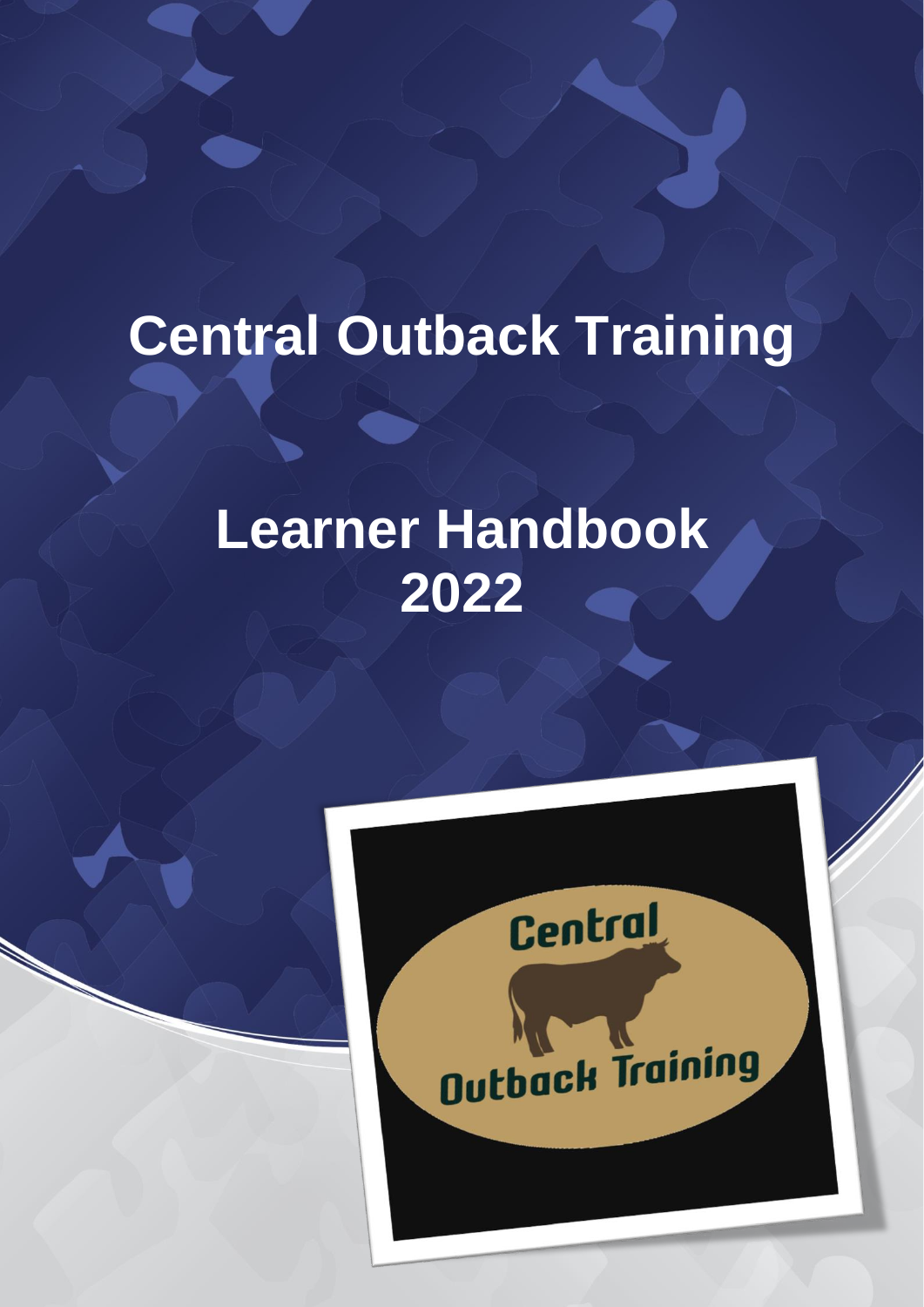Learner Handbook

## **Central Outback Training**

## **RTO #31788**

A.B.N. 69 914 083 990

Address: PO BOX 7095, KIN KORA QLD 4680

Email : kim@centraloutbacktraining.com.au

Web: www..centraloutbacktraining.com.au

COT Learner Handbook ver. 25.5.2022 pg. - 2 -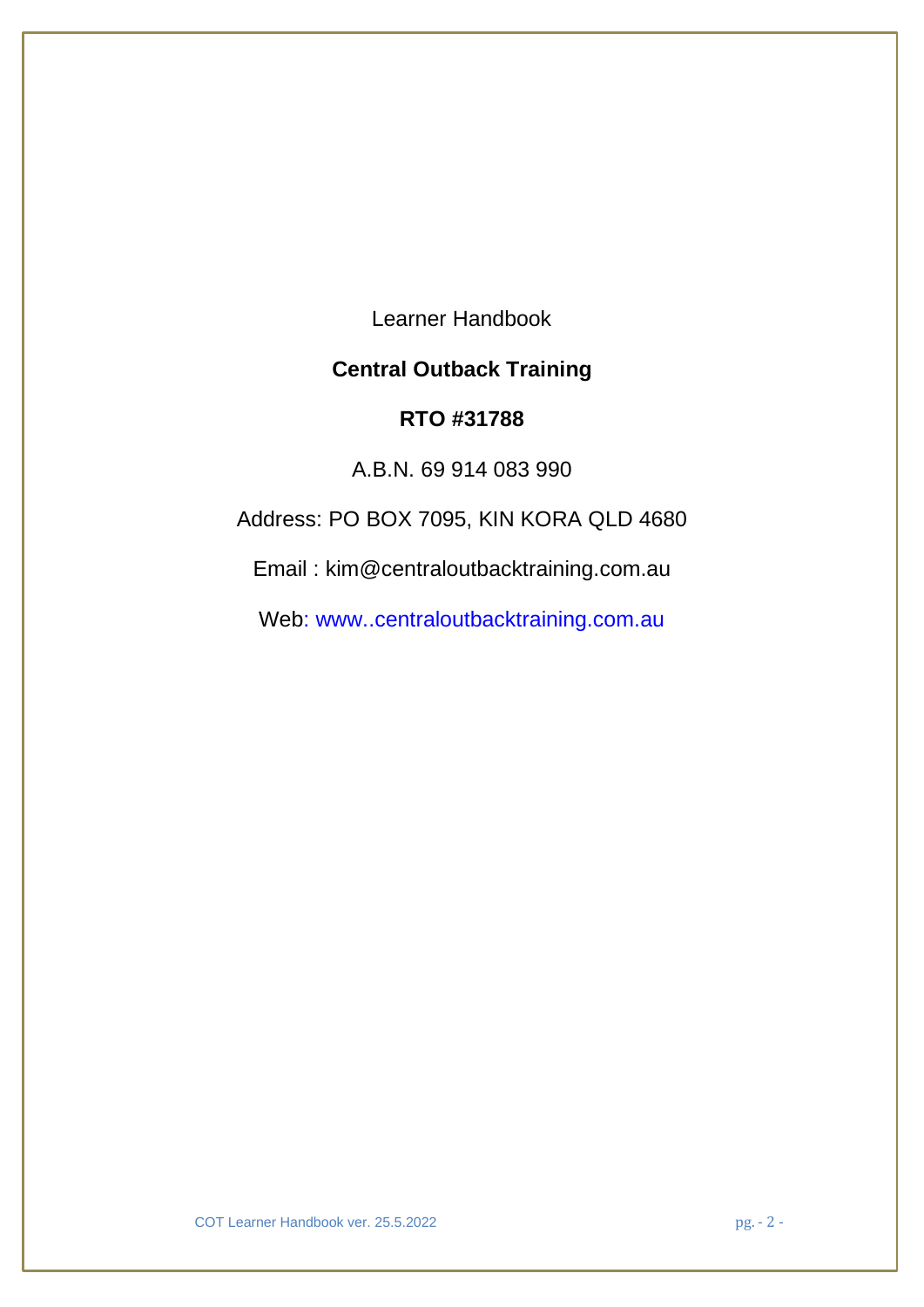# **Table of Contents**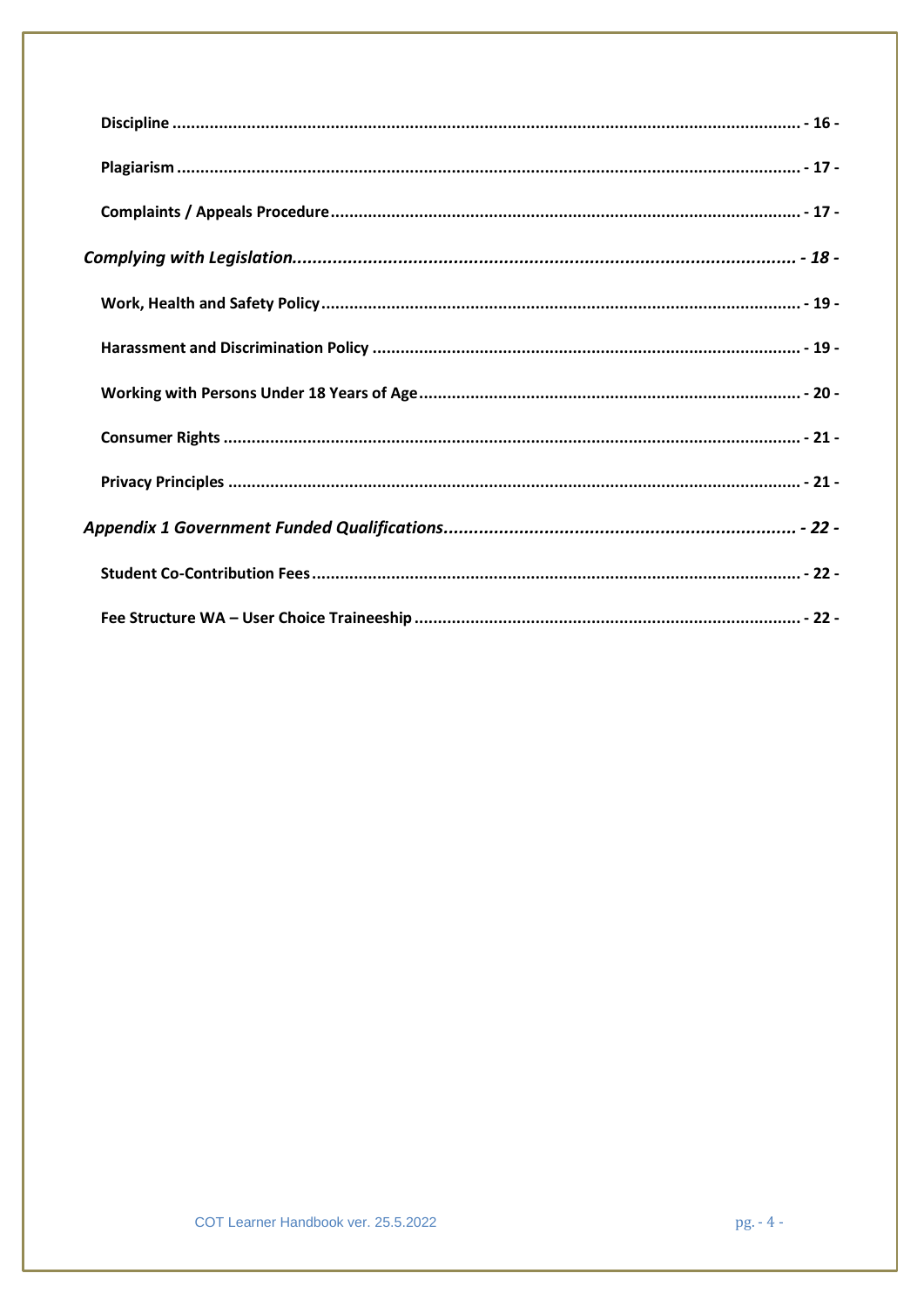## <span id="page-4-0"></span>**INTRODUCTION**

This learner's handbook has been developed to assist learners who are undertaking a course with Central Outback Training to understand their rights and responsibilities. We want to make sure that our learners have access to all the relevant information as they embark on their learning experience. This handbook will help to make informed decisions and understand how to seek assistance when needed and ensure that the investment in training provides the best possible training experience and outcomes.

Central Outback Training is a Private Registered Training Organisation specialising in Agricultural Traineeships. Established in late 2008, Central Outback Training has a proven record in providing safe, practical and quality assured hands-on training delivered directly in the workplace for the rural and remote agricultural regions of Australia.

Warren as the Trainer/Assessor has been actively involved in delivering qualifications in agriculture over the last 18 years. Warren volunteers his time outside of training & assessing to further develop his skills and knowledge in the industry and attends regular PD workshops and seminars. He spends 15 to 20 days in the workplace over the duration of the learner's course giving continuity of support from enrolment through to final assessment.

Our goal is to ensure learners are provided with the industry skills and knowledge that is relevant and current. We customise training plans to suit each learner's needs and their working program so that the skills and knowledge they are learning every day will be used to formalise into a qualification. The teaching methods are predominately workplace observation tasks and are suitable for all forms of learning needs, utilising simple language where appropriate to communicate information most effectively to provide a rounded training experience.

We welcome feedback from learners and stakeholders as its proven to be an important and valuable factor in monitoring and developing quality training, ensuring the ever-changing needs and expectations of learners are being met.

You may provide feedback, be it positive or negative, anytime by contacting either of us directly.

**Warren:** E- [warren@centraloutbacktraining.com.au](mailto:warren@centraloutbacktraining.com.au) M - 0427 270 799

**Kim:** E- [kim@centraloutbacktraining.com.au](mailto:kim@centraloutbacktraining.com.au) M - 0427 230 763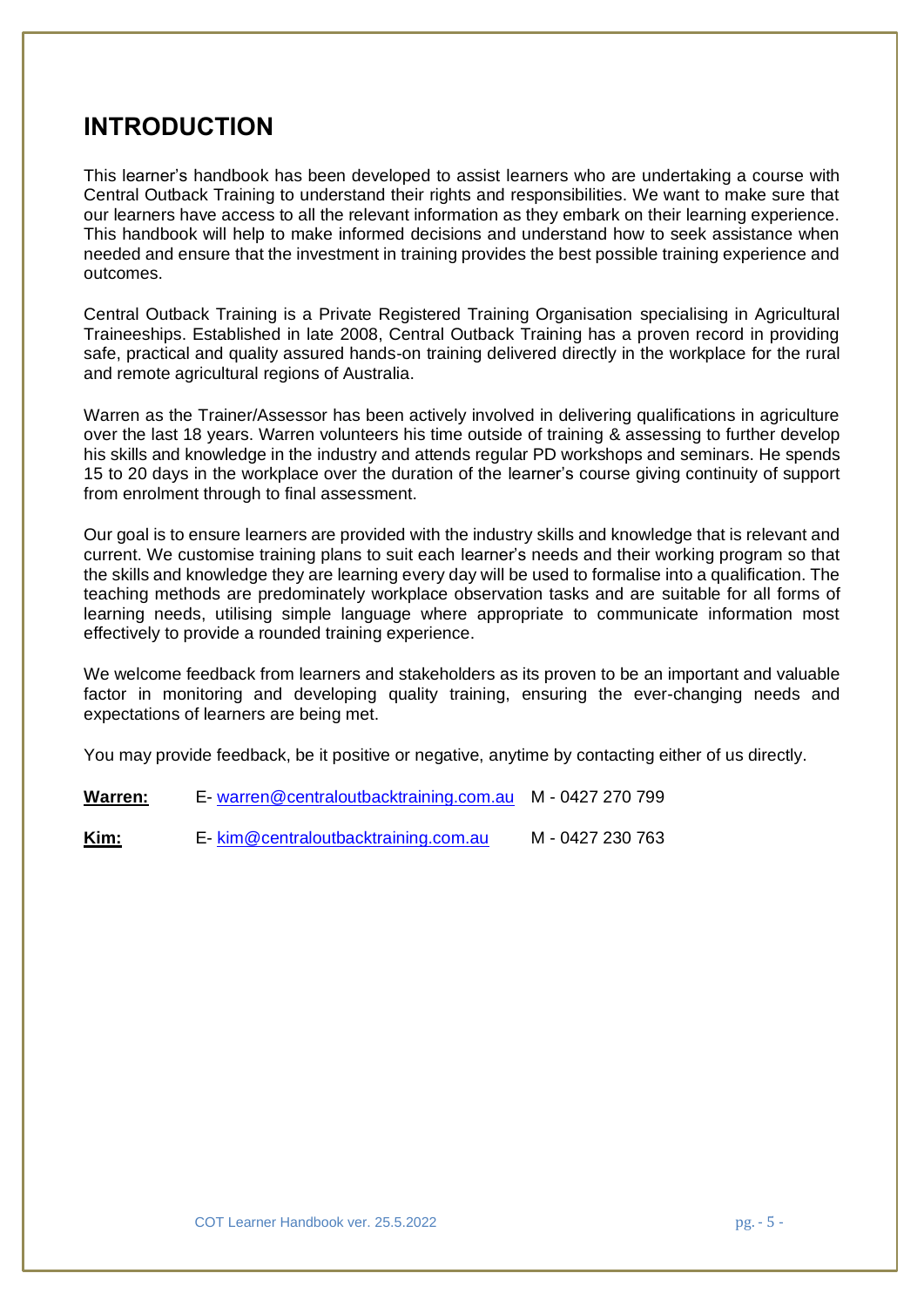<span id="page-5-0"></span>

This organisational chart illustrates the two-way lines of communication between the CEO, management and trainers which ensures the decision making of senior management is informed by the experiences of its trainers and assessors.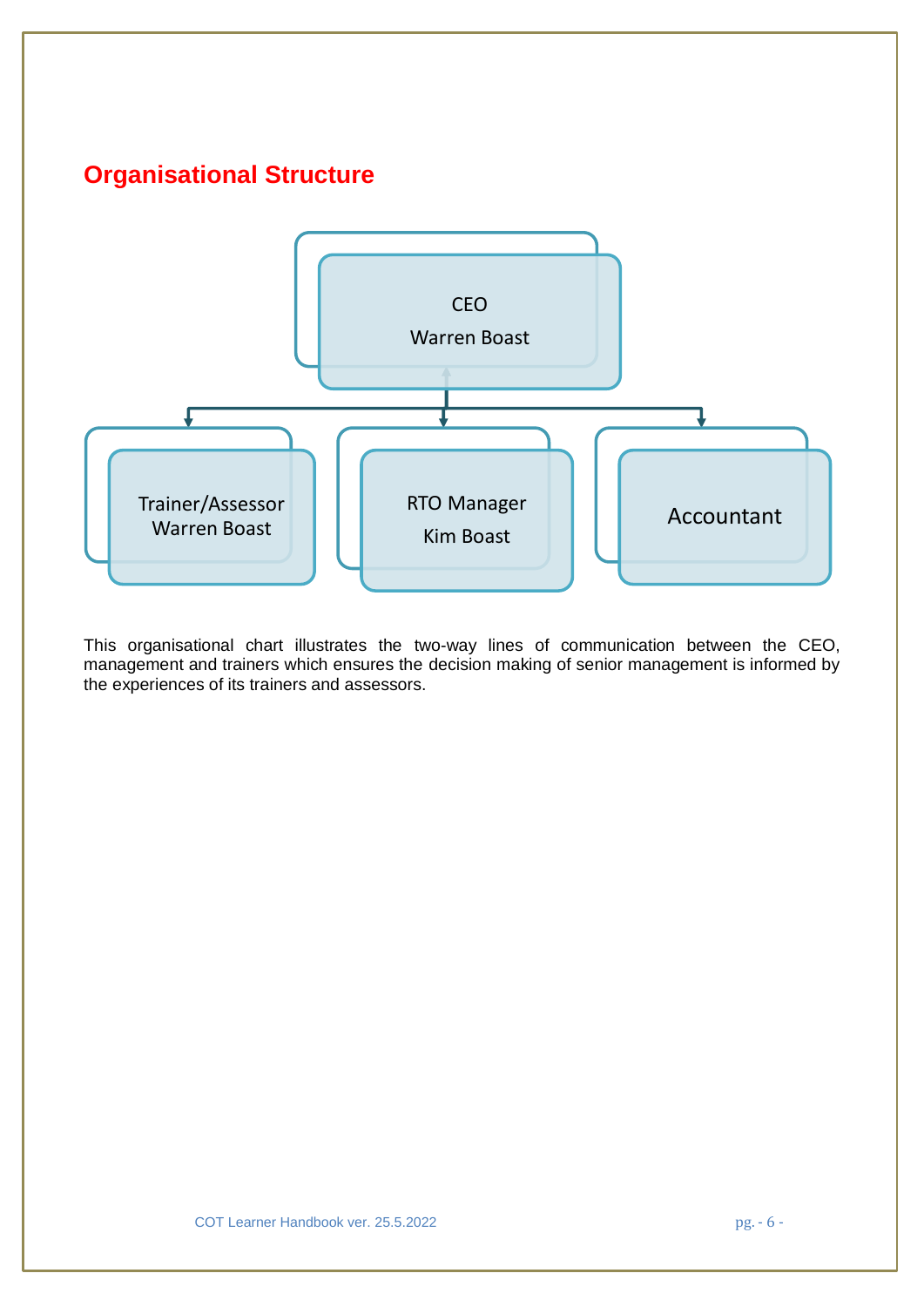# <span id="page-6-0"></span>**COURSE INFORMATION**

Programs offered by Central Outback Training provide a learner with nationally recognised qualification on completion.

These accredited training programs have been developed based on the AHC Agriculture, Horticulture and Conservation and Land Management Training Package.

By undertaking a nationally recognised course, learners learn in accordance with the nationally agreed industry standards. The qualifications are recognised in every state of Australia.

| <b>Qualifications delivered by Central Outback Training</b> |                                            |                      |  |
|-------------------------------------------------------------|--------------------------------------------|----------------------|--|
| <b>Unit Code</b>                                            | <b>Unit Title</b>                          | <b>Certification</b> |  |
| <b>AHC30116</b>                                             | <b>Certificate III in Agriculture</b>      | Qualification        |  |
| <b>AHC32816</b>                                             | <b>Certificate III in Rural Operations</b> | Qualification        |  |
| <b>AHC40116</b>                                             | <b>Certificate IV in Agriculture</b>       | Qualification        |  |

#### **How is training delivered?**

Training courses with Central Outback Training are delivered directly in the workplace, learners **must**  be employed to be eligible.

Modes of delivery include;

- Face to face
- Workplace delivery

#### **What are the prerequisites?**

There are no prerequisites.

Though it is preferred an individual at least has some skills and/or understanding of the agricultural Industry to be successful in completing a qualification.

#### **How long will each course take?**

Generally, full-time courses take12 months to complete.

Learners are encouraged to undertake self-paced study in between training visits to complete the program within this time. As delivery is directly in the workplace, outside factors can sometimes inhibit completion of a course i.e. weather and/or the workplace work program.

For more information on courses offered and units suggested please visit our website; [https://Learners.centraloutbacktraining.com.au/courses-information/](https://www.centraloutbacktraining.com.au/courses-information/) 

### <span id="page-6-1"></span>**Fees - Funded**

Central Outback Training operates predominately as a state funded training business under the User Choice Program in Western Australia. This training program attract student co-contribution fees only, no other course fees are charged. (*refer appendix 1*)

Student co-contribution fees are not required up-front, only once training has begun. Most instances, employers pay these fees for their employee's, in which case, an Employer Training and Resource Agreement (ETRA) will be required for the payment of student fees.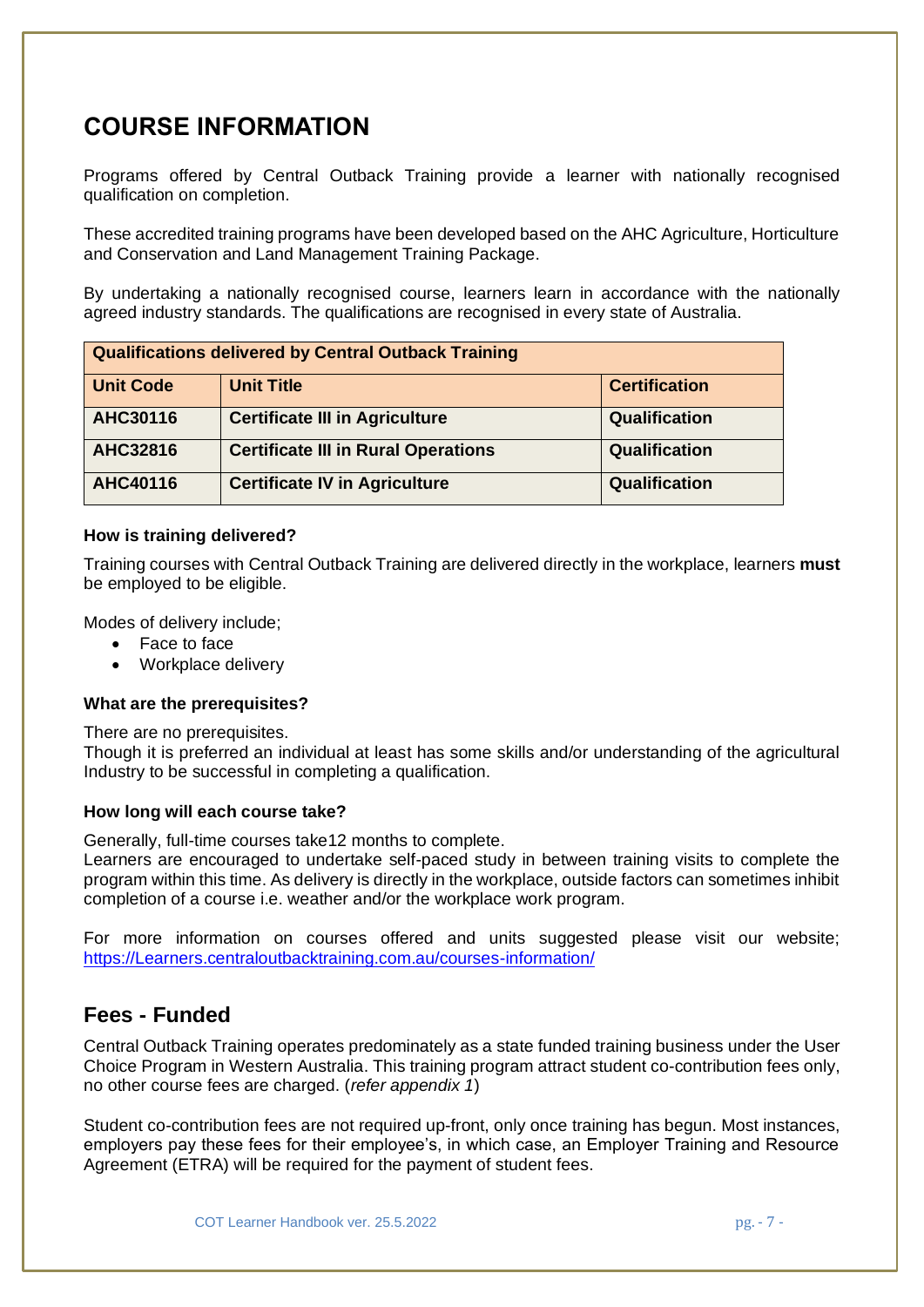### <span id="page-7-0"></span>**Fees – Fee for Service**

The fees listed below are for learners who are not eligible for Government funding as a traineeship and must pay these fees themselves, by an employer or by a third party.

#### *Qualifications*

AHC30116 Certificate III in Agriculture Total Course Fee = *\$7,500.00* AHC32816 Certificate III in Rural Operations Total Course Fee **=** *\$7,500.00* AHC40116 Certificate IV in Agriculture Total Course Fee = *\$7,500.00*

**RPL fee**

As per the course fees listed above.

#### **Payment required in advance**

No payment required in advance.

#### **Enrolment fee**

No enrolment fee is applicable.

#### **Withdrawal fee**

No withdrawal fee is applicable.

**Re-submit fee** No re-submit fee applies.

#### **Re-assessment fee**

No re-assessment fee applies.

#### **Credentials**

No fee applies to produce an initial statement of attainment, certificate or statement of results.

#### **Re-print credentials**

Where the learners request a new copy of their credential, a total cost of **\$30.00** will apply. However, if an emailed PDF copy of credentials are requested, no fees apply.

#### **Refunds**

There are no refunds.

#### **Payment**

There are no pre-paid fees.

A *non-refundable* fee of *\$1000.00* will be invoiced on commencement of training, followed by quarterly *non-refundable* payments of no more than *\$1500.00* until payment is made in full.

#### **Where payment is required an invoice will be issued detailing;**

- The total amount of fees to be paid
- How to make payment
- Timeline for payment

#### **Payment methods are**;

- Direct debit via Electronic Bank Transfer (EFT)
- Payment plans may be discussed at enrolment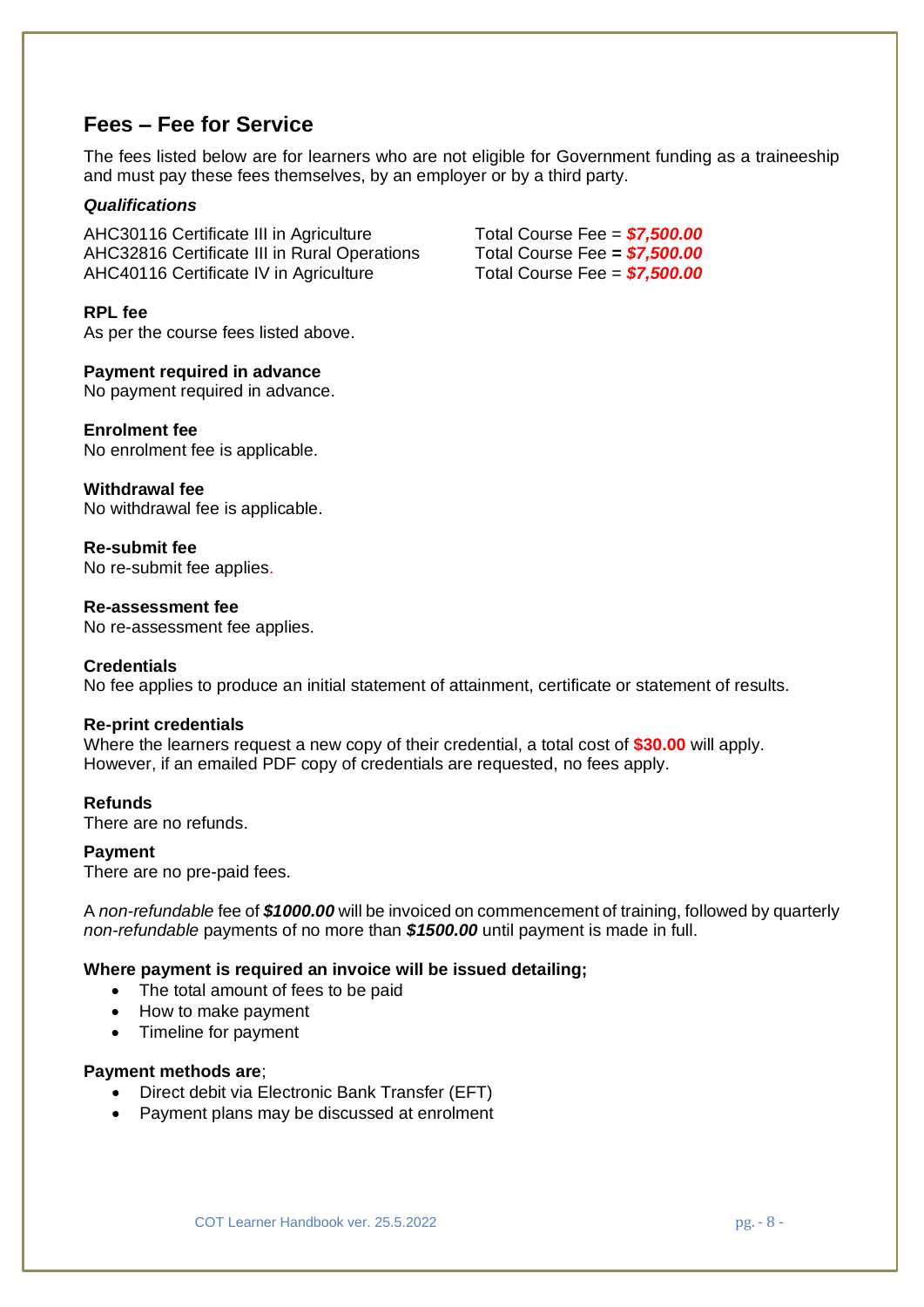# <span id="page-8-0"></span>**LEARNER INFORMATION**

We are committed to delivering high quality services that support learners throughout their training and assessment. This commitment is based on a learner's focused operation that produces the best possible outcome.

We will ensure learners are informed of the services they are to receive, their rights and obligations, and the responsibilities of the RTO. Learners who undertake training with us receive every opportunity to successfully complete their chosen training program. We will provide learners with information prior to commencement of services. If a situation arises and we need to employ a subcontractor, we will notify of the subcontracting arrangements affecting the delivery of training and/or assessment.

## <span id="page-8-1"></span>**Learner advice**

We take a systematic approach to establish and recognise the needs of each learner and do our utmost to meet these needs. Where a learner's need is outside our scope or skill set, they will be referred to an appropriate service or an alternate training organisation.

#### **Central Outback Training will provide:**

- Training programs and services that promote inclusion and are free from discrimination
- Support services, training, assessment, and training materials to meet the needs of a variety of learners
- Consideration of everyone needs to provide the best opportunity for skill development and attainment of qualifications that can lead to further training or employment
- Opportunity for consultation between staff and learners so that all aspects of learner's circumstances can be taken into consideration when planning training programs
- Consideration of the views of learners' community, government agencies and organisations, and industry when planning training programs
- Access to information and course materials in a readily available, easily understood format
- Information to assist learners in planning their pathway from school or the community to vocational education and training

## <span id="page-8-2"></span>**Training Guarantee**

We at Central Outback Training guarantee that learners will receive the full training services they have either paid for themselves or been provided as a government funded traineeship.

*Disclaimer*: We cannot guarantee a learner will successfully complete the course in which they are enrolled or that the learner will obtain a particular employment outcome outside our control.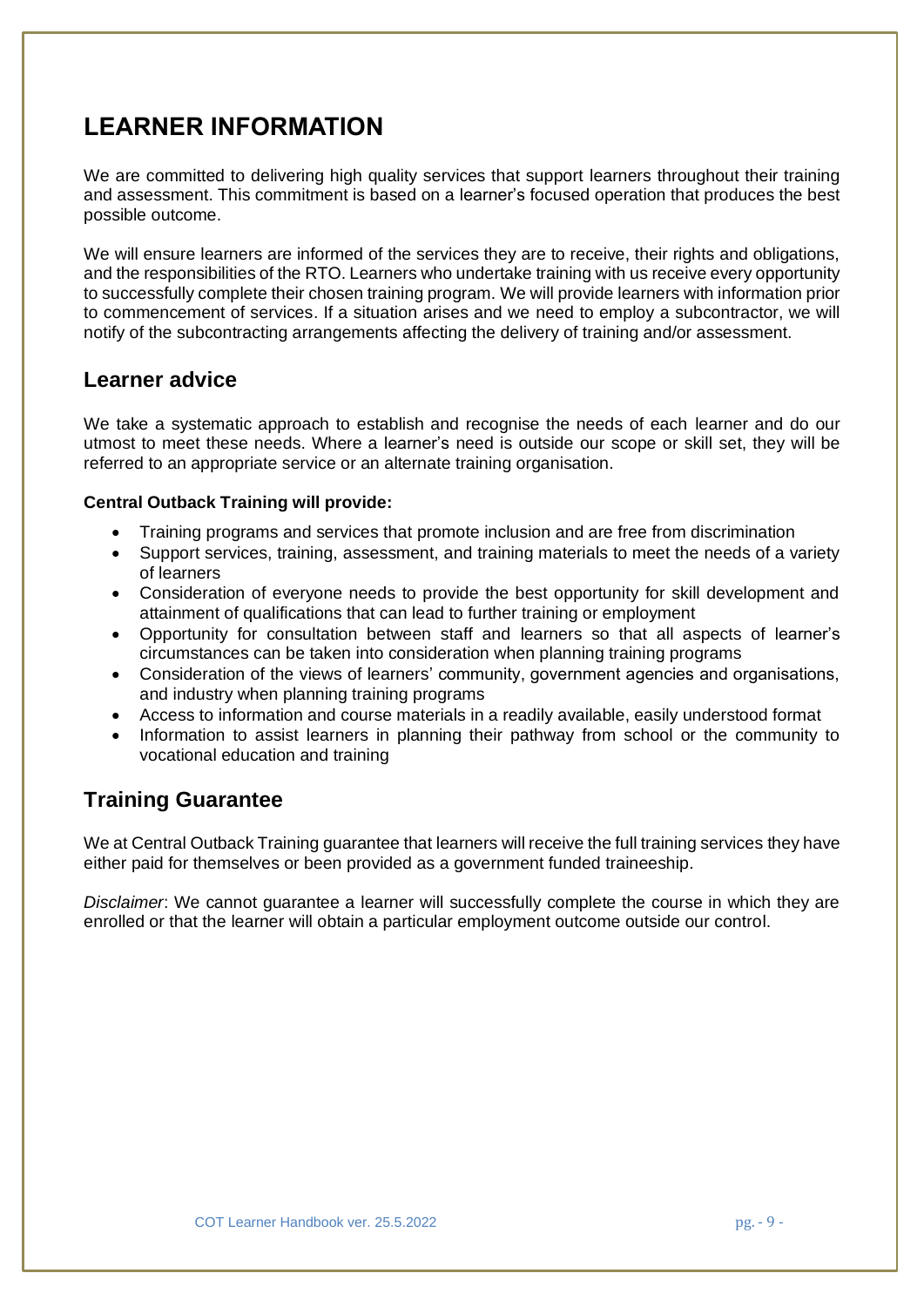# <span id="page-9-0"></span>**Enrolment Procedure**

#### **Enrolment**

The enrolment procedure commences when a learner, or an employer contacts Central Outback Training expressing interest in training program(s). We will either plan for an onsite visit to conduct the enrolment in person, or email an enrolment form, learners handbook, literature on the program(s) being considered and any other documentation which may be relevant.

#### **Pre-course letter**

This will be conducted face to face at enrolment or sent to the learners prior to the commencement of training. Information includes the time, date and location of training, the resources the learners should bring to the course and overview of the units of competency to be studied and the format/style of training to be provided.

#### **Pre-course evaluation checklist**

This will be conducted on enrolment. Questions are designed to identify the learner's prior skills, and any specific needs, so we can evaluate any requirements the learner may have to improve their learning experience and outcome. These questions are integrated within the enrolment form.

Based on the information in the checklist, the enrolment form, interview, induction and any other relevant correspondence and conversation, we may offer additional support.

Examples of the support services may include:

- Language, literacy and numeracy (LL&N) programs or referrals to
- Equipment, resources and / or programs to increase access for learners with disabilities
- Learning resources
- Mediation services or referral to appropriate services
- Flexible scheduling and delivery of training and assessment
- Counselling services or referral to appropriate services
- Information technology support
- Learning materials in alternative formats i.e. large print
- Learning and assessment programs customised to the workplace

#### **Induction**

On successful completion of the enrolment process, all learners will undergo an induction program including:

- Introduction to Trainer/Assessor
- Confirmation of the course being delivered
- The training and assessment procedures including method, format and purpose of assessment
- Qualifications to be issued
- Log-in to learner's portal provided via email
- Access to Learner Handbook and course information via email and/or learners' portal or website at [www.centraloutbacktraining.com.au](http://www.centraloutbacktraining.com.au/)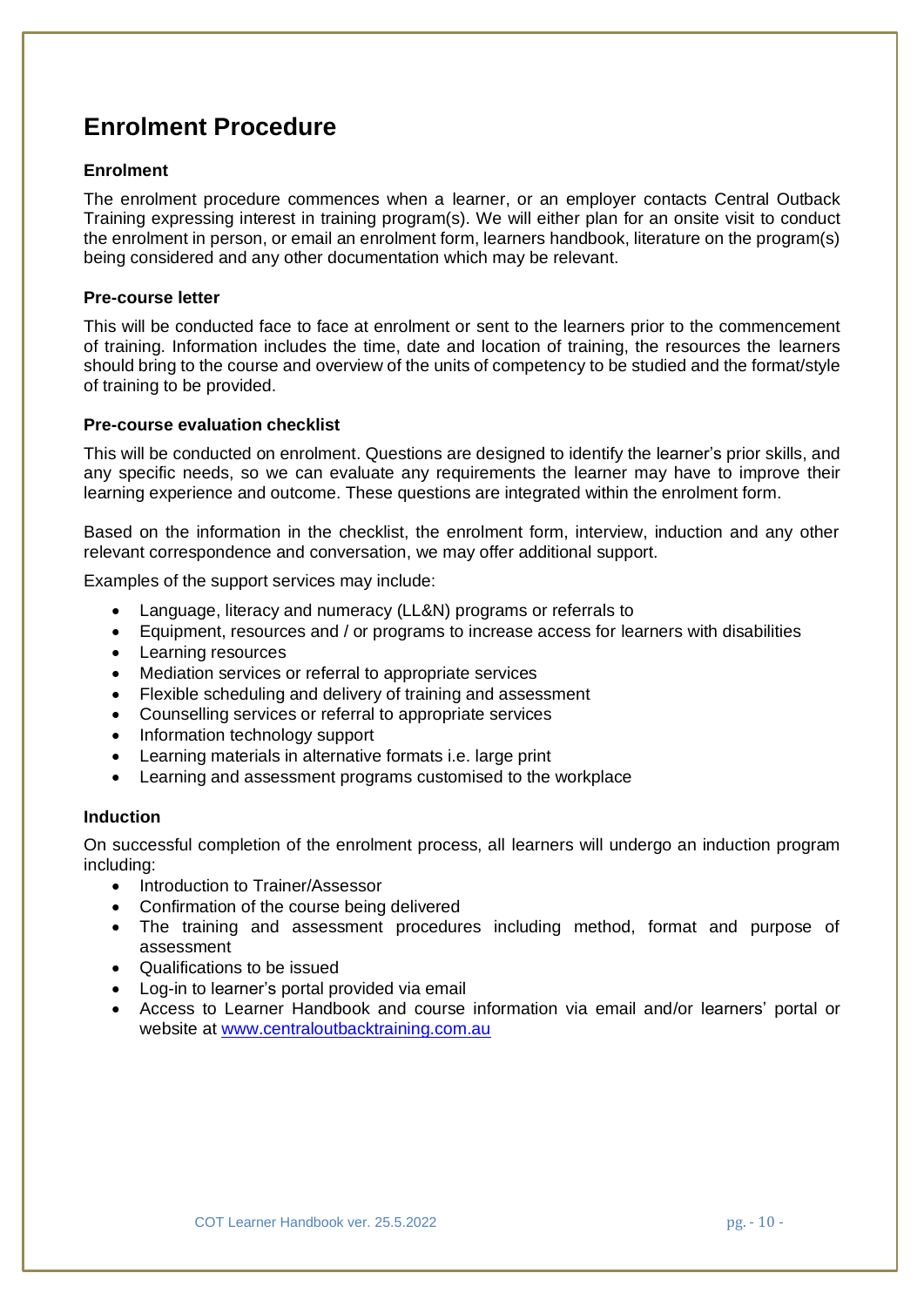## <span id="page-10-0"></span>**Unique Learner Identifier**

The Unique Learner Identifier is a National Government initiative for all learners from 1st January 2015. Your USI account will contain all of your nationally recognised training records and results completed from this date. This will assist when you are commencing employment with a new employer or if you are commencing study with a new training organisation.

Every learner from January 1, 2015, is required to provide Central Outback Training with a verified USI before we can issue any certification.

## <span id="page-10-1"></span>**Traineeships**

Central Outback Training recognises that traineeships in Agriculture are the perfect tool for training and developing new and existing staff. Our programs are designed to be delivered directly within the workplace. All the training is done within the workplace working program, where the skills a trainee acquires are customised to the specific needs of an organisation which in turns gives the trainee the skills that are current to the industry.

## <span id="page-10-2"></span>**Funding opportunities**

#### **Traineeships - New entrant**

This scheme targets employees who have been employed for less than 3 months full-time (or 12 months part-time) and is also dependent upon existing qualifications. Again, Commonwealth incentives of up to \$4000 may be available and would be paid directly to employers if eligibility requirements are met.

#### **User Choice Program**

User Choice is a national policy initiative that facilitates the disbursement of funding and incentives to RTO's. Designed to make Vocational Education & Training (VET) more responsive to the strategic needs of Australian industry. User Choice works with Australian Apprenticeships/Traineeships in order that employers, apprentices, and trainees may:

- Choose the RTO that best provides them with training services
- Negotiate key aspects of training (where, how, and when it is provided)
- Funding is paid directly to the relevant RTO, potentially reducing direct outlays by the employer.

For further information on the Australian Apprenticeships Incentive program click [here](https://www.australianapprenticeships.gov.au/sites/default/files/2020-03/FINAL%20Australian%20Apprenticeships%20Incentives%20Program%20Guidelines%20-%20effective%202%20April%202020.pdf)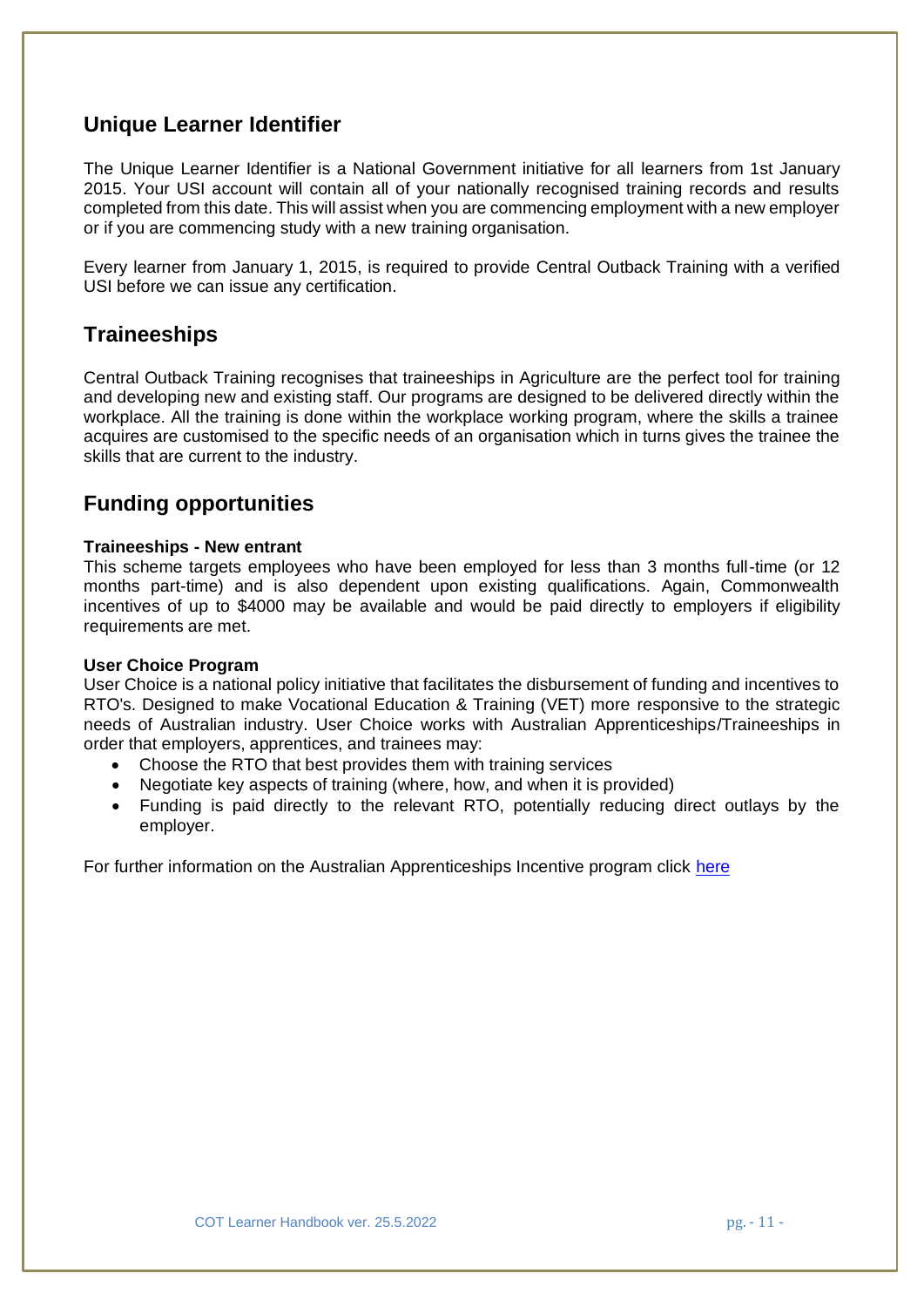## <span id="page-11-0"></span>**Cancelation or Withdrawal**

If a learner has cancelled as a result of withdrawal from their qualification – either by mutual cancellation or by leaving their place of employment - they are not entitled to any refunds. Learners who withdraw from a course, prior to completing the qualification will be given recognition for any units satisfactorily completed up to the date of withdrawal.

#### **Process Withdrawals**

- Where there has been no formal withdrawal, the learner has not engaged in learning for the past 4 months, or they have left their place of employment, we will endeavour to contact the learner by their provided contact details on enrolment to discuss their options for further training by either off the job, continuing their traineeship with another employer or if preferred transferring to another SRTO.
- If the learner cannot be contacted or has left their place of employment or has agreed not to continue their traineeship or course, we will fill out the necessary paperwork, contact the Apprenticeships Office and formally advise of the learner's abandonment of employment and the learner will be withdrawn.
- A cancelation form will be sent to the employer for signing and last date of employment.

**Administration** will then process the withdrawal by:

- Ensuring the student management system, (SMS) has all completed units of competency recorded against the learner's attendance record on file
- Confirm all completed units of competency and ensure Evidence of Participation is held on file
- For units commenced but not completed, review the Evidence of Participation and the amount of training provided to the learners, input the number of hours, and change the outcome code to withdrawn in SMS
- Change enrolment status to Withdrawn/Cancelled in SMS
- Check with documentation signed by employer for learners last date of employment.
- Input final date of enrolment for learners SMS enrolment
- Issue Statement of Attainment for completed units of competency

## <span id="page-11-1"></span>**Recognition of Prior Learning**

Recognition of prior learning (RPL) means recognition of competencies currently held, regardless of how, when or where the learning occurred. These competencies may be attained through any combination of formal or informal training and education, work experience or general life experience.

To grant RPL, the assessor must be confident that the learner is currently competent against the endorsed industry or enterprise competency standards or outcomes specified in Australian Qualifications Framework accredited courses. The evidence may take a variety of forms and could include certification, references from past employers, testimonials from learner and work samples. The assessor must ensure that the evidence is authentic, valid, reliable, current and sufficient.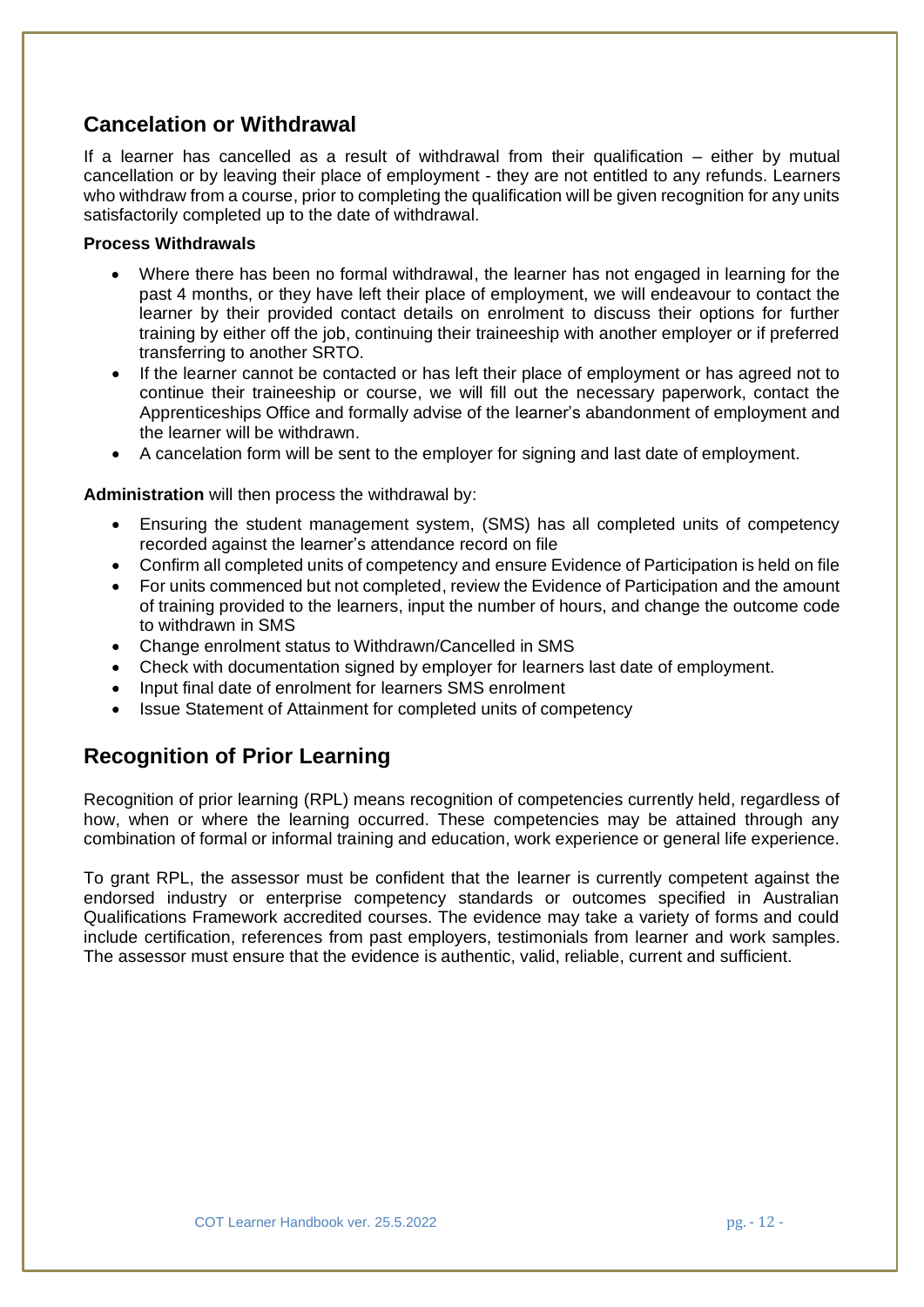#### **RPL process**

Learners who believe they have already obtained current skills and knowledge that would otherwise be covered in the qualification / unit of competence for which they intend to attain, can apply for RPL at the time of enrolment. The learner's skills and knowledge will be assessed and validated, and where appropriate, units of competency acknowledged, and face-to-face training reduced. ASQA regulations state that RTO's must show evidence of competence associated with RPL.

To meet these requirements learners applying for RPL will be required to:

- Complete the unit assessments of each RPL
- A demonstration of existing skills and knowledge

As part of our enrolment policy, learners will be advised of the availability of RPL policy, explain what the process involves and how it relates to the attainment of the qualification.

#### **When approached by a learner seeking RPL we will:**

- Provide the learner with copies of an RPL Introduction Letter
- Provide the learner with information about the types of evidence that can be used to support an RPL application

## <span id="page-12-0"></span>**Recognise qualifications of another RTO**

We will recognise AQF qualifications and statement of attainments issued by another RTO. Learners will be made aware of the recognition of relevant qualifications or statements of attainment at the time of enrolment and be offered the opportunity to have current competencies recognised.

Learners must either provide a "*Certified*" copy of the qualification/s they are seeking recognition for, or can provide us, as your training organisation, permission to view the transcripts via the *USI Portal*. By giving permission to view transcripts via *USI Portal* it removes the requirement to have copies of transcripts certified and is instant verification of competencies achieved. Once verified the learners will be offered a credit transfer if applicable.

## <span id="page-12-1"></span>**Credit Transfer**

Credit transfer refers to the transferral of academic credit obtained by learners through participation in courses or national training package qualifications with other RTOs.

Credit transfer is granted on the basis that the credit validates the learner's competency within the relevant qualification / unit of competency. Credit transfer of a qualification / unit of competency is available to learners enrolling in any training program with Central Outback Training.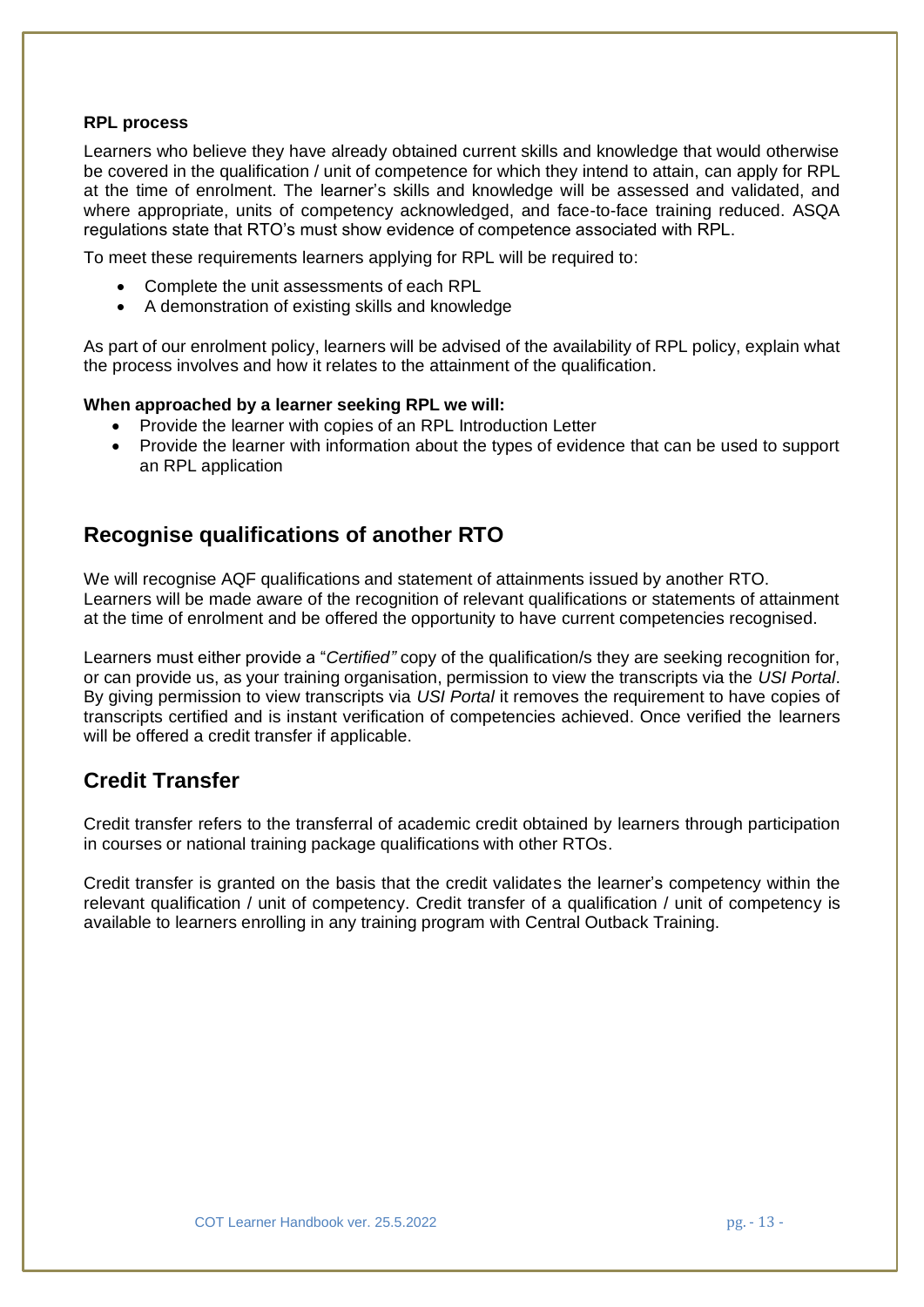## <span id="page-13-0"></span>**TRAINING AND ASSESSMENT**

All aspects of our Training and assessment is informed by meaningful industry engagement. To maximise the outcomes for learners, trainers ensure that every opportunity to connect training and assessment with the workplace is utilised. Trainers are onsite regularly where they can assess the needs, provide a schedule of industry liaison and consultation takes place. These consultations are documented, including phone consultations and face to face meetings, on an Industry Consulation Form relative to the development of training and assessment strategies.

Central Outback Training will**:**

- Involve workplace personnel in planning workplace training programs
- Ensure that the training and assessment program makes full use of opportunities at the workplace
- Monitor each learner's progress and the support provided to them by workplace personnel
- Inform workplace personnel of the training and assessment program

#### **Competency Based Training**

All training is based on the principles of Competency Based Training. Delivery and assessment will involve learners accomplishing tasks required to demonstrate competency. Learners will be provided with every opportunity to demonstrate that they can carry out required tasks. Trainers do not undertake final assessment until they believe the learner is competent in that unit.

#### **Assessment Methods**

Central Outback Training uses a combination of assessment methods as below;

*Logbooks:* trainers record of the participation of training conducted during the learners normal working program specific to the skills and knowledge requirements of each unit. Used to record consistent performance over a period of time and in a suitable range of contexts.

*Observation:* where the learners will be observed performing a series of tasks over a period to determine their skills and knowledge.

*Oral Assessment:* where the learner will be asked a series of Oral questions for their explanation of skills and knowledge.

*Written Assessment:* learners will be given the opportunity to demonstrate competency through written short answers, multiple choice questions, written reports, or documentation.

#### **Clustered Assessment Delivery**

As our delivery is totally in the workplace, we select the units of competency that reflect the workplace and learners needs so that they are effectively learning the skills and knowledge required while they work. Training and Assessment can then be combined in clustered groups as they have significant similarities in knowledge, skills and performance requirements.

This makes for an efficient approach as the clustered units are identified and addressed together instead of multiple times with each separate unit. Thus, removes repetition and over assessment and provides the volume of learning required over the whole qualification.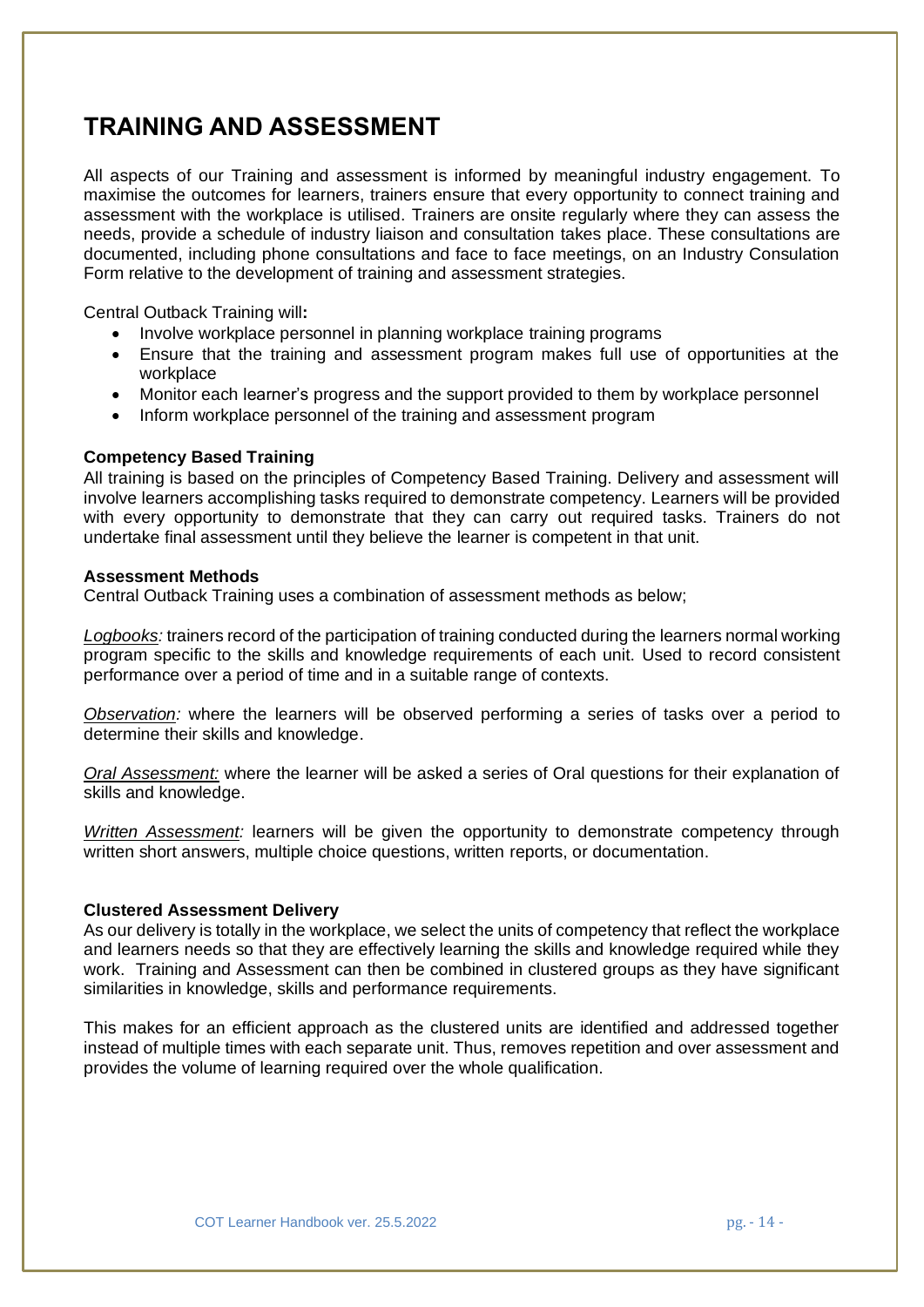# <span id="page-14-0"></span>**LEARNER SUPPORT**

Trainers are responsible for ensuring that all learners are aware they can contact their trainer or other staff members if they are experiencing difficulties with any aspect of their studies. Staff will ensure learners have access to the full resources of Central Outback Training to assist them in achieving the required level of competency in their chosen qualification.

If a learner is experiencing personal difficulties, training staff will encourage the learner to contact Central Outback Training who will provide discreet, personalised, and confidential assistance as per the nature of the difficulties.

If a learner's needs exceed the capacity of the support services we can offer, they will be referred to an appropriate external agency. Extensive information regarding support agencies, resources and services may be sourced online and trainers will assist learners to source the appropriate support.

## <span id="page-14-1"></span>**Flexible delivery and reasonable adjustments**

Central Outback Training recognises that some people are better suited to learning via teaching methods not usually obtained in the traditional classroom setting. With some minor adjustments to teaching and assessment methods, a learner who is having trouble learning and achieving the desired results in the traditional setting may show considerable improvements. For example, the inability to complete a written assessment will not be interpreted as a sign of incompetence, provided the learners can verbally demonstrate competency.

Acceptable adjustments to teaching and assessment methods may include having a trainer read assessment materials to learners, having a learner's spoken responses to assessment questions recorded or allowing a learner to sit for an assessment alone in a different room.

If a learner's needs exceed the capacity of the support services Central Outback Training can offer, they will be referred to an appropriate external agency.

## <span id="page-14-2"></span>**Access and Equity**

Central Outback Training prohibits discrimination towards any group or individual in any form, inclusive of

- Gender
- Physical or intellectual or psychiatric disability
- Pregnancy
- Homosexuality (male or female, actual or presumed)
- Race, colour, nationality, ethnic or ethno-religious background
- Age
- **Marital status**
- Socio-economic factors

Our training program design are set up to enhance flexibility of delivery to maximize the opportunity for access and participation by all learners.

We do this by:

- Promoting access to employment and training for all people regardless of gender, socioeconomic background, disability, ethnic origin, sexual orientation, age or race.
- Ensuring training services are delivered in a non-discriminatory, open and respectful manner.
- Training all staff members so that they are appropriately skilled in access and equity issues.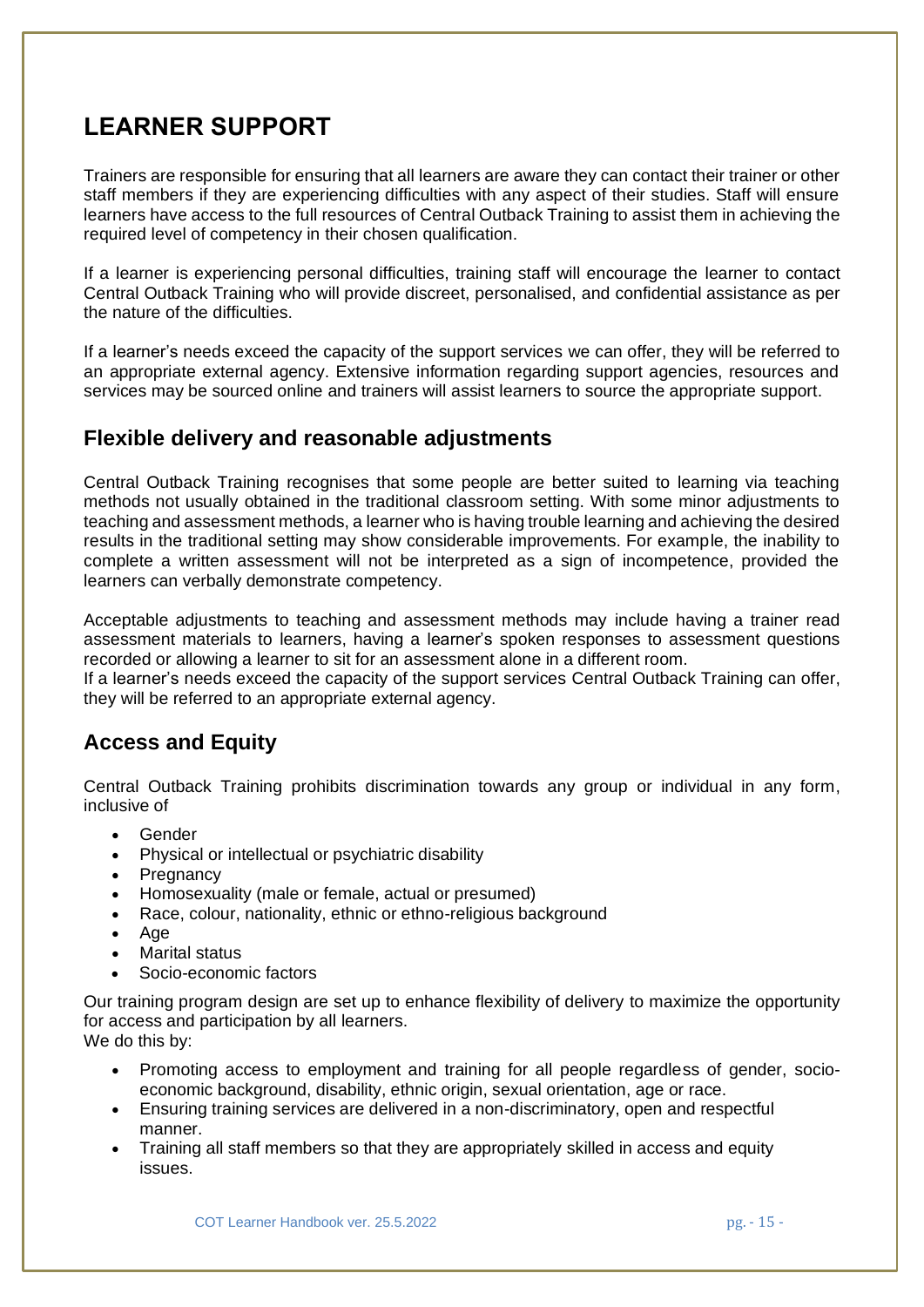- Providing reasonable access to learners of all levels.
- Conducting learner selection for training opportunities in a manner that includes and reflects the diverse learner population.
- Actively encouraging the participation of learners from traditionally disadvantaged groups and specifically offering assistance to those most disadvantaged.
- Providing culturally inclusive language, literacy and numeracy advice and assistance that help you in meeting personal training goals.

## <span id="page-15-0"></span>**Language, Literacy and Numeracy Assistance**

Language, Literacy and Numeracy skills are critical to almost all areas of work. This is particularly true in many vocations where Language, Literacy and Numeracy skills influence the performance of workplace tasks such as measuring, weighing and comprehending written work instructions

To support this approach Central Outback Training will:

- Assess a learner's Language, Literacy and Numeracy skills during their enrolment to ensure they have adequate skills to complete the training. This will be in the form of a self-assessment using checklists for skills and knowledge.
- Support learners during their study with training and assessment materials and strategies that are easily understood and suitable to the level of the workplace skills being delivered
- Provide clear information to learners about the details of the language, literacy and numeracy assistance available
- Refer learners to external Language, Literacy and Numeracy support services that are beyond the support available within Central Outback Training, and where this level of support is assessed as necessary
- Negotiate an extension of time to complete training programs if necessary.

All delivery, assessment and instruction are carried out in English unless otherwise stated. There may be the opportunity available for 'reasonable adjustment' concerning the assessment process, depending on the level of support the learner required. This will be determined at the enrolment process.

## <span id="page-15-1"></span>**Discipline**

Central Outback Training makes every effort to practice cooperation and mutual respect in all internal and external dealings to uphold high quality, professional training and assessment services. The same disciplined behaviour is expected of learners as a contribution to a functional learning environment, and as a sign of respect to staff and fellow learners.

Any trainer or staff member who is dissatisfied with the behaviour or performance of a learner they have the authority to:

- Warn the learner that their behaviour is unsuitable, or
- Ask a learner to leave the class, without refund or acceptance into another course, or
- Immediately cancel the class.

If a learner wishes to object or lodge an appeal against the disciplinary action taken, they have the right and opportunity to follow Central Outback Training's complaint procedure.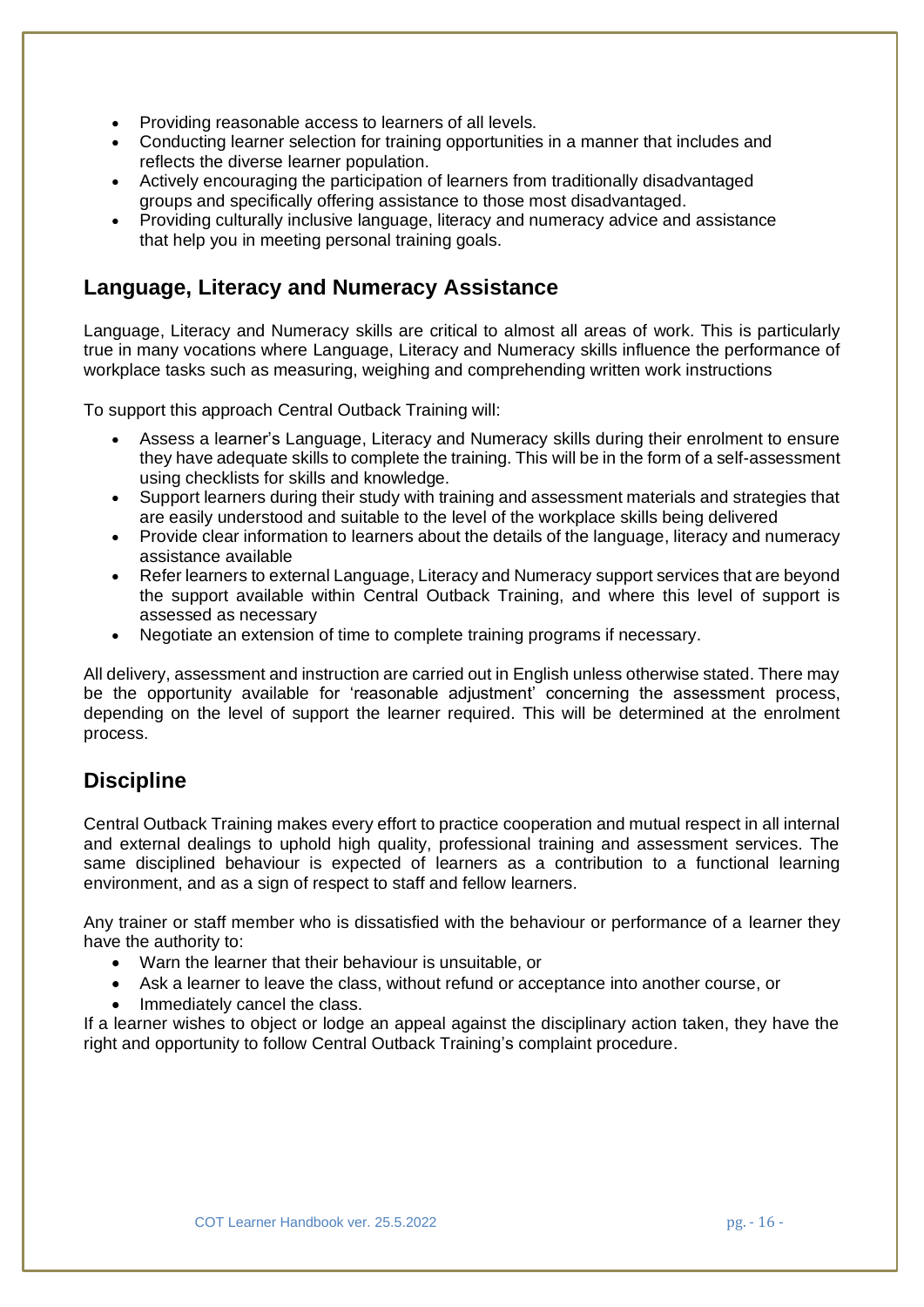## <span id="page-16-0"></span>**Plagiarism**

Plagiarism is considered academic dishonesty and a breach of [journalistic ethics.](http://en.wikipedia.org/wiki/Journalistic_ethics) It is subject to serious sanctions such as [expulsion.](http://en.wikipedia.org/wiki/Expulsion_%28academia%29) It is quite reasonable to research material during undertaking assessment. All sources, however, must be clearly referenced. Central Outback Training's CEO takes a very strict approach to plagiarism and proven incidents will not be tolerated.

## <span id="page-16-1"></span>**Complaints / Appeals Procedure**

All persons wishing to make a complaint, appeal or any other manner of objection in relation to the conduct of Central Outback Training have access to the following procedure:

#### **Informal complaint / appeal:**

- An initial complaint or appeal will involve the persons communicating directly with Central Outback Training verbally or by other appropriate means. Central Outback Training management will decide, discuss their judgement with the persons and record the outcome of the complaint or appeal
- Persons dissatisfied with the outcome of Central Outback Training's decision may initiate the formal complaint procedure

#### **Formal complaint / appeal:**

- It is normal procedure that all formal complaints proceed only after the initial informal complaint or appeal procedure has been finalised
- The formal complaint or appeal is to be submitted in writing, and the procedure and outcome recorded by Central Outback Training management
- On receipt of a formal complaint, the CEO will convene the complaint committee to hear the complaint
- The complaint committee will consist of a panel of members with no previous involvement or vested interest in the outcome of the complaint or appeal. Members of the committee should include:
	- o A representative of Central Outback Training management
	- o A Central Outback Training staff member
	- o A person independent of Central Outback Training
- The complainant / appellant shall be given an opportunity to present the case to the committee and may be accompanied by one (1) other person as support or as representation
- Staff member(s) involved shall be given an opportunity to present their case to the committee and may be accompanied by one (1) other person as support or as representation
- The complaint committee will reach a decision on the complaint or appeal after consideration of each case presented
- The complaint committee will inform all parties involved of the outcome in writing within five (5) working days of making the decision

All complaints and appeals will be reviewed as soon as they are received. Continuous improvement procedures may be actioned when the complaint / appeal procedure results in identification of factors appropriate for improvement to internal operations. When the initial causative factor of the complaint identifies a problem with current Central Outback Training policies and / or procedures, the continuous improvement procedure will ensure changes are made to prevent reoccurrence of the problem.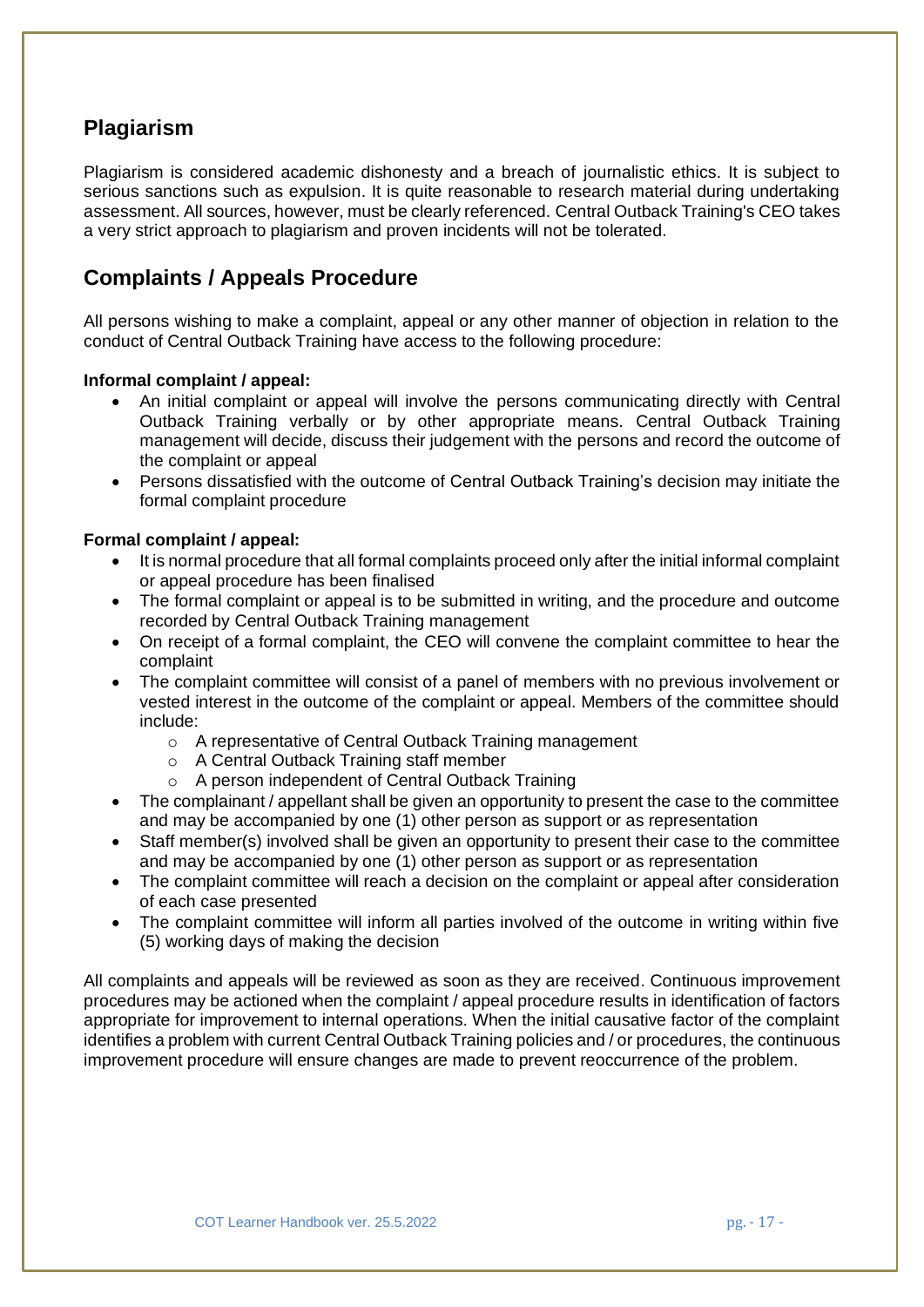# <span id="page-17-0"></span>**COMPLYING WITH LEGISLATION**

Staff will be advised at induction and kept up to date with changes to legislation through management meetings and emailed correspondence. Policies and procedures will be updated to reflect updates to legislation as soon practical following advice. Any training that is required will be organised in a professional and timely manner.

All staff are encouraged to view current legislation online at: *[http://austlii.edu.au](http://austlii.edu.au/)*

Examples of legislation relevant to the training business and its staff includes but is not limited to:

#### **Commonwealth legislation:**

- Copyright Act 1968
- Commonwealth Privacy Act 1988/Privacy Amendment Act 2012/Privacy Regulation 2013
- Commonwealth Sex Discrimination Act 1984
- Commonwealth Racial Discrimination Act 1975
- Commonwealth Age Discrimination Act 2004
- Commonwealth Disability Discrimination Act 1992
- National Vocational Education and Training Regulator Act 2011
	- o Standards for VET Regulators 2015
	- o Standards for Registered Training Organisations 2015

#### **Queensland legislation:**

- Commission for Children and Young People Act 2000
- Disability Services Act 2006
- Anti-Discrimination Act 1991
- Fair Trading Act 1989
- Vocational Education, Employment and Training Act 2005
- Work Health and Safety Act 2011

#### **Training authorities / regulators:**

- National VET Regulator (NVR)
- Department of Education
- Department of Employment
- Australian Skills Quality Authority (ASQA)
- Council of Australian Governments Industry and Skills Council (COAGISC)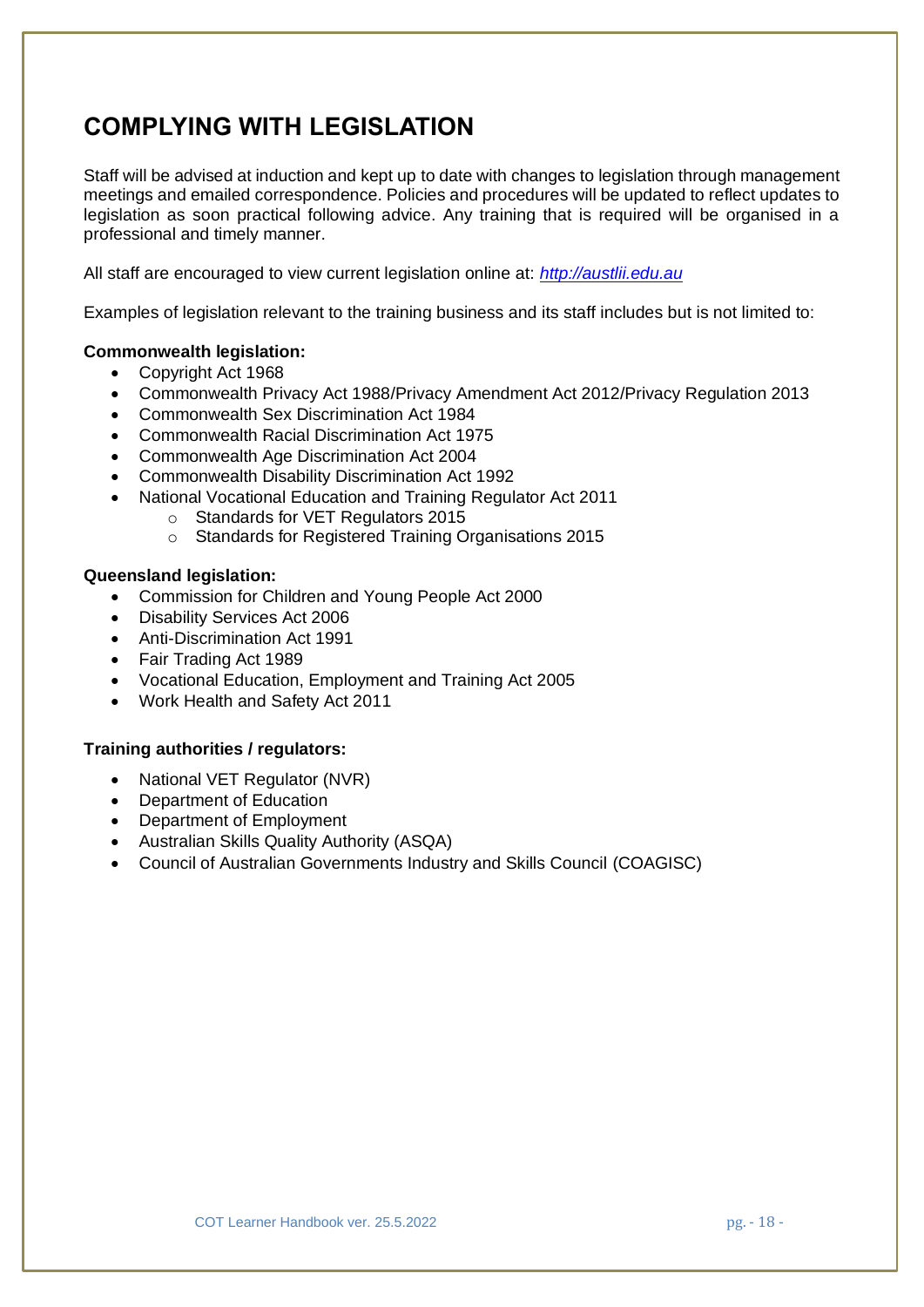## <span id="page-18-0"></span>**Work, Health and Safety Policy**

Central Outback Training has an ongoing commitment to workplace health and safety on each workplace site used for training delivery.

It is obligation under legislation that all Central Outback Training employees and management contribute to and assist in maintaining workplace health and safety and risk management operations as part of their role within the RTO. Central Outback Training management is responsible for providing the following standards as part of its commitment to employees and learners:

- A safe workplace, with a safe system of work
- Adequate workplace health and safety professional development for Central Outback Training learners, employees, management, and stakeholders
- Properly maintained facilities and equipment
- A clean, tidy, suitably designed workplace with the safe storage of goods.

#### **The following procedures and standards are confirmed by Central Outback Training at each workplace where training is delivered to achieve a safe working and learning environment:**

- Maintain a safe, clean and efficient working environment
- Evacuation plan (fire, bomb, major incident)
- Emergency control
- Accident / Incident reporting
- **Rehabilitation**
- Risk identification reporting
- PPE / chemicals (storage)
- Manual handling techniques and training
- Store and dispose of waste according to WHS regulations
- Equipment checks and maintenance
- Equipment safe storage
- Fire hazards identified and fire prevention
- Learner safety
- Unsafe situations identified and reported
- First aid and safety procedures displayed

## <span id="page-18-1"></span>**Harassment and Discrimination Policy**

Learners and staff working with Central Outback Training are made known that if a person considers that he or she has been or is being harassed, this person should be encouraged to inform the other party that their behaviour is objectionable and should not be continued, provided they are comfortable with confronting the offender. In instances where the person is not comfortable discussing the matter with the offending party, a trainer or another Central Outback Training staff member should be informed of the situation. In this case, it becomes the responsibility of the relevant staff member to follow Central Outback Training policy and procedures to rectify the situation.

All learners and staff have the right to discuss matters of harassment with the relevant members of staff without making a formal complaint; all discussions are dealt with in confidentiality. The right to lodge a formal complaint of misconduct against the offending party is available and will be actioned per Central Outback Training policy and procedures.

Central Outback Training ensures that staff are adequately trained in dealing with harassment and discrimination to fulfil their roles and responsibilities in creating and contributing to a harassment and discrimination free workplace.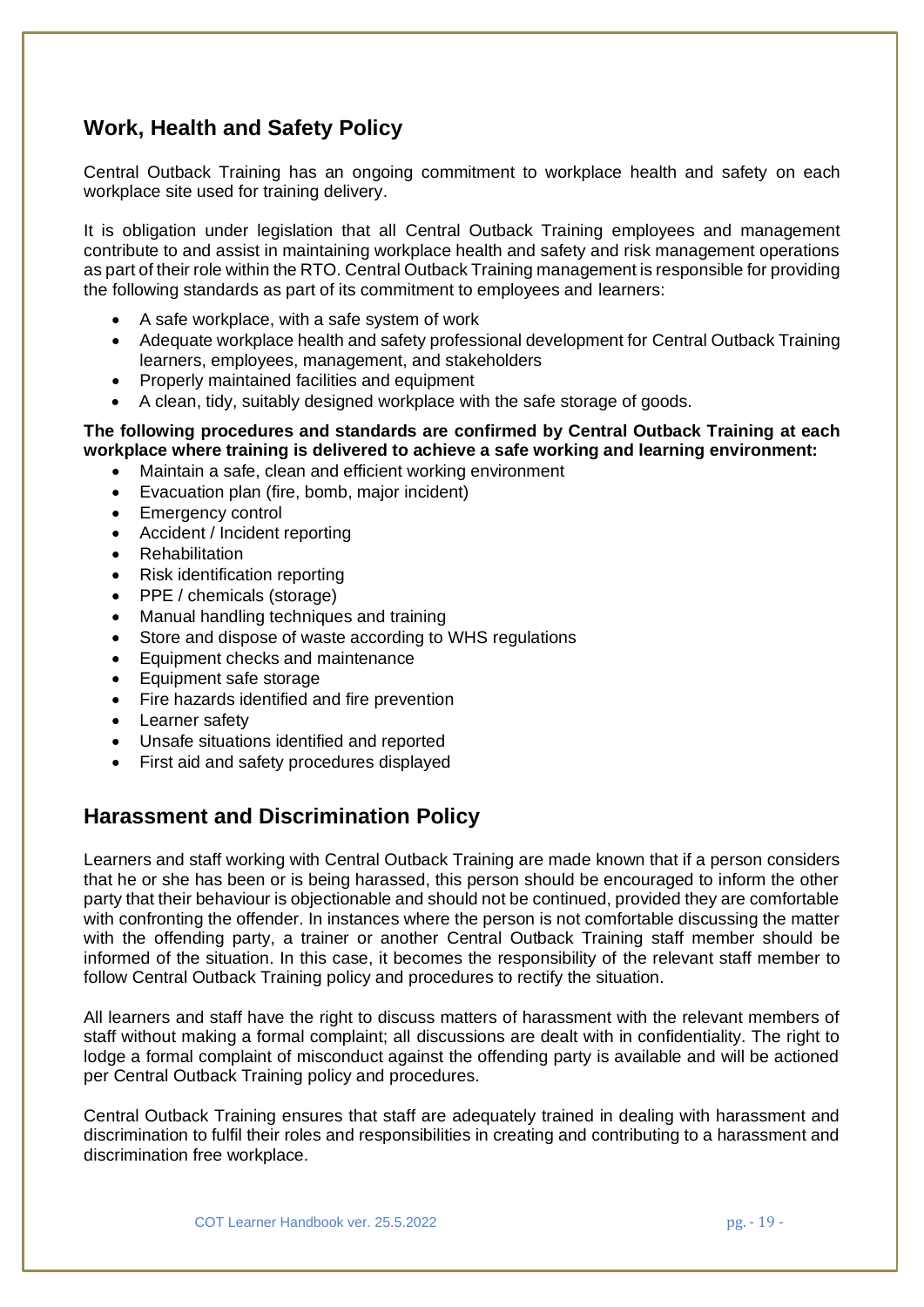#### **Specific principles:**

- It is the right of all staff and learners to work and study in an environment free of any form of harassment and discrimination
- All reports of harassment and discrimination will be treated seriously, in an unbiased, respectful and sensitive manner. Any form of harassment and discrimination is considered unacceptable behaviour and will not be tolerated by Central Outback Training
- When Central Outback Training management is informed of any event involving harassment or discrimination, it is their responsibility to take immediate and appropriate action
- In dealing with all complaints, the rights of all individuals involved should be respected and confidentiality should be maintained
- It is the intention of Central Outback Training management that a process of discussion, cooperation and conciliation will resolve all complaints. The aim is to achieve an acceptable outcome for the involved parties while minimising any potential damage to the organisation
- Both the person making the complaint and the person against whom the complaint has been made will receive information, support and assistance in resolving the issue from Central Outback Training management
- Victimisation is unacceptable and will not be tolerated. No person making a complaint or assisting in the investigation of a complaint should be victimised

## <span id="page-19-0"></span>**Working with Persons Under 18 Years of Age**

Learners under eighteen (18) years of age who are enrolled with Central Outback Training have a right to feel and be safe. Central Outback Training supports and respects all children and is committed to the safety, participation and empowerment of children.

Central Outback Training will ensure that all learners are protected from all forms of harm, including bullying, harassment, discrimination, and intimidation. Staff are required to report to management any behaviour that can reasonably be considered harmful or potentially harmful to learners, or where it is reasonable to believe that a learner has been harmed or requires protection from harm.

Central Outback Training has zero tolerance for child abuse, and all allegations and safety concerns will be treated very seriously. In cases where allegations or information indicate it is reasonable to believe a learner has suffered from or may require protection from harm, Central Outback Training will report to the Department of Communities, Child Safety and Disability Services.

If allegations may constitute child abuse by a person external to Central Outback Training, the matter will be reported to the Police or the Department of Communities, Child Safety and Disability Services.

Central Outback Training will comply with all relevant State and Federal legislation in working with children.

Central Outback Training management ensures that all staff obtain the appropriate Police check for child related employment. Information is available at: [https://www.afp.gov.au](https://www.afp.gov.au/)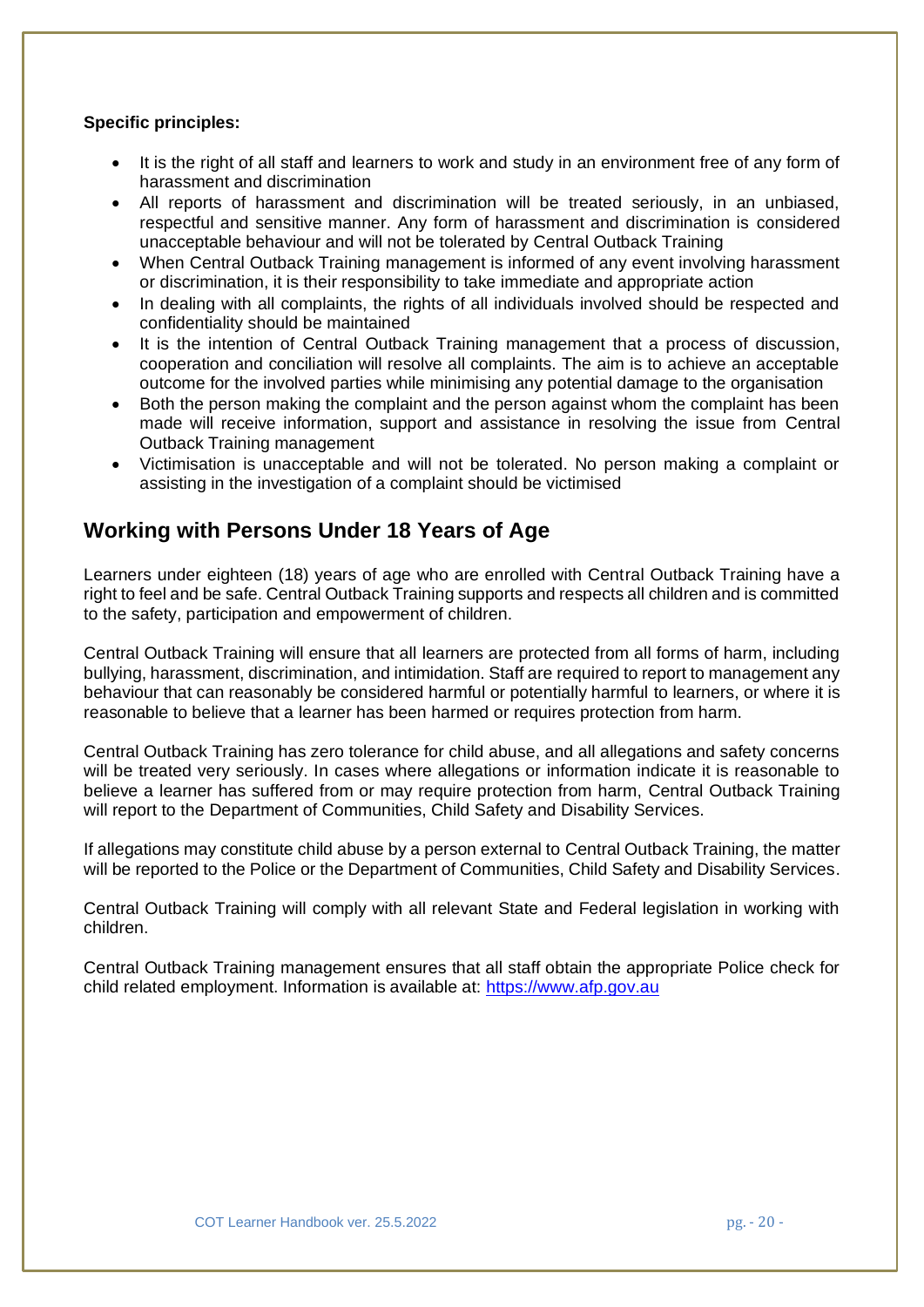## <span id="page-20-0"></span>**Consumer Rights**

#### **Consumer protection**

On 1 January 2011, the Australian Consumer Law commenced and the Trade Practices Act 1974 was repealed and replaced by the Competition and Consumer Act 2010. The Australian Consumer Law provides for:

- National consumer protection and fair-trading laws
- Enhanced enforcement powers and redress mechanisms
- A national unfair contract terms law
- A new national product safety regime
- A new national consumer guarantees law

#### **Contractual agreement**

Learners who enrol in a training program with Central Outback Training should be aware that they are entering a contractual agreement. With a view to ensuring all learners are fully aware of their rights and obligations, Central Outback Training will design agreements, enrolment forms, service agreements or similar using a logical format and simple english.

## <span id="page-20-1"></span>**Privacy Principles**

Central Outback Training is committed to your privacy. The Privacy Act 1988, Australian Privacy Principles and any relevant registered privacy codes govern the way we manage personal information.

#### **Collection of Personal Information**

To process your enrolment, Central Outback Training is required to collect personal information from learners such as – dull name; Unique Student Identifier (USI); date of birth; contact details; training outcomes and performance; sensitive personal information.

We collect this information so we can process and manage your enrolment in a vocational education and training (VET) course with us. Please note – if you do not provide your personal information to us, we cannot enrol you as a learner.

#### **Sharing of Personal Information**

Central Outback Training ensures that, except as required under the *National Vocational Education and Training Regulator Act 2011,* or any other relevant legislation, or by law, information about a learner is not disclosed to a third party without the written consent of the learners

Central Outback Training will seek your consent to contact relevant Training Providers to authenticate the issuance of a qualification /Statement of Attainment you submit for recognition purposes.

Under a traineeship Central Outback Training will share information regarding progression of your study with your employer and state training provider as per the terms of the contract.

#### **Data Security**

Central Outback Training will take all reasonable measures to ensure all collected learners' personal information is protected from misuse, loss, or damage, and that all data and record storage is secure from unauthorised access, modification, or disclosure.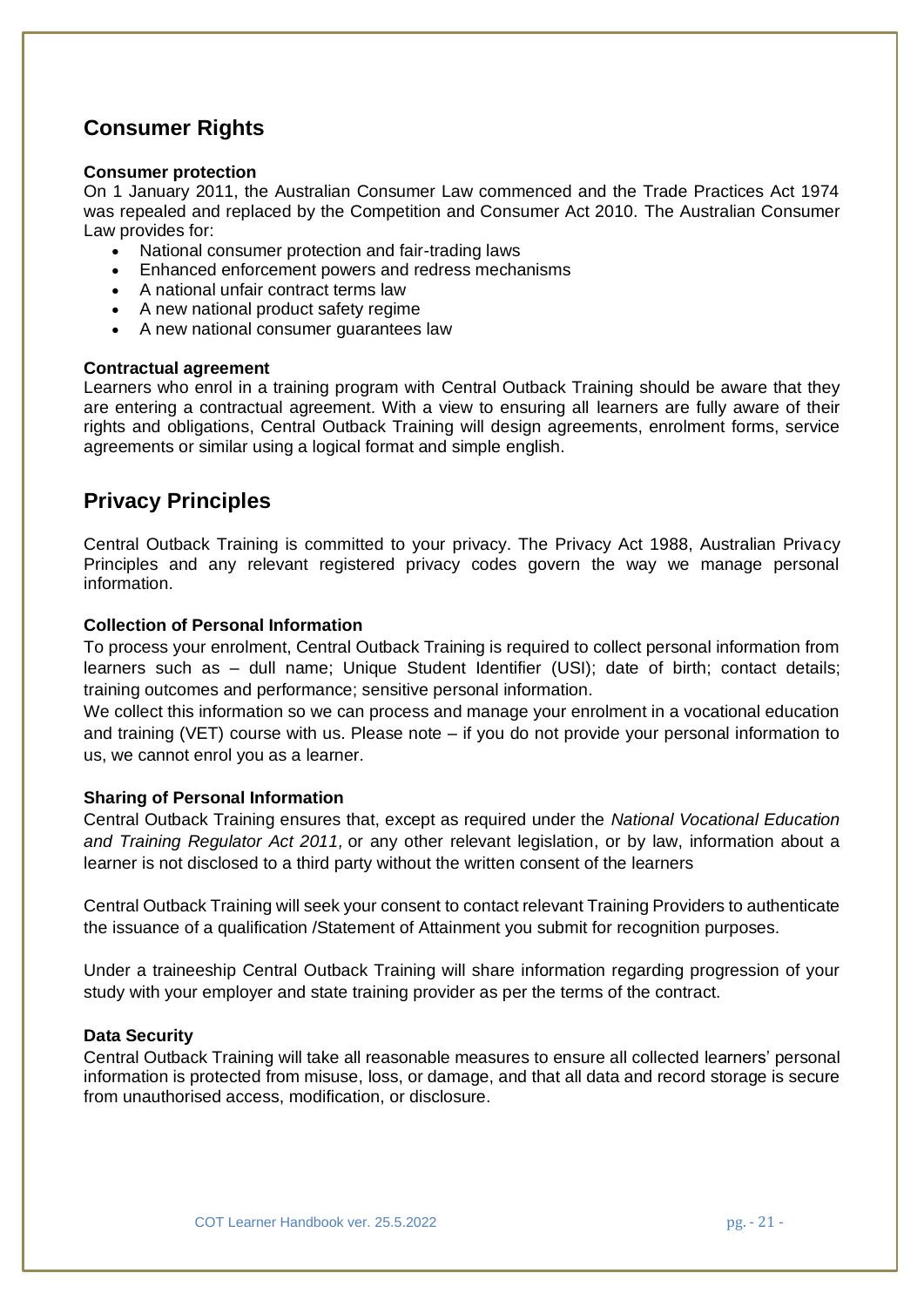# <span id="page-21-0"></span>**APPENDIX 1 GOVERNMENT FUNDED QUALIFICATIONS**

## <span id="page-21-1"></span>**Student Co-Contribution Fees**

These are a compulsory contribution towards publicly funded traineeships where the trainees are legally liable to pay the fees and charges. Student fees may be paid by the employer where an agreement is in place (Employer Training and Resource Agreement) for audit purposes.

## <span id="page-21-2"></span>**Fee Structure WA – User Choice Traineeship**

The Non-Concession "Student Co-Contribution Fee" for 2022 is *\$3.25* per nominal hour for each unit of competency delivered. Tuition fees are exempt from GST.

- Learners paying their own fees are sent a quarterly invoice of completed hours. Payment can be made via direct deposit to the nominated bank account on the invoice.
- Employers who are paying the learners "Student Co-contribution Fees" will be invoiced after each training block for units of competency where training has commenced per learner.
- If a learner terminates employment before payment has been made on commenced units of competencies, an invoice will be issued to the employer and payment requested within 14 days.

#### **Fee Concessions**

Concession rate is *\$0.97* for the persons who fall under the following:

- a) Persons and dependants of persons holding:
	- i. Pensioner Concession Card.
	- ii. Repatriation Health Benefits Card issued by the Department of Veterans' Affairs
	- iii. Health Care Card.
- b) Persons and dependants of persons in receipt of AUSTUDY or ABSTUDY.
- c) Persons and dependants of persons in receipt of the Youth Allowance.
- d) Persons and dependants of persons who are inmates of a custodial institution.
- e) Secondary school aged persons not enrolled at school. For these learners, maximum course fee chargeable in 2022 is \$*420.00*. In 2022, these persons will be born on or after *1 July 2004*.

#### *# Proof of eligibility for concession must be provided at the time of enrolment.*

#### **Payment Options**

On enrolment, learners will take up one of the following payment options:

- a) Agree to pay the full cost of fees and charges once training has commenced
- b) Present a signed authority from an employer to invoice that employer for the learner's fees and charges
- c) Pay fee by instalment
- d) Make application on the grounds of severe financial hardship for fees and charges to be waived

#### **Interstate Learners**

Learners residing in other Australian States or Territories are charged at fee-for-service rates, with no specified maximum.

Apprentices and trainees may be eligible for publicly funded training if the:

- training contract is registered in Western Australia; and
- workplace is in Western Australia; and
- training occurs in Western Australia, unless the training is only available in another state or territory